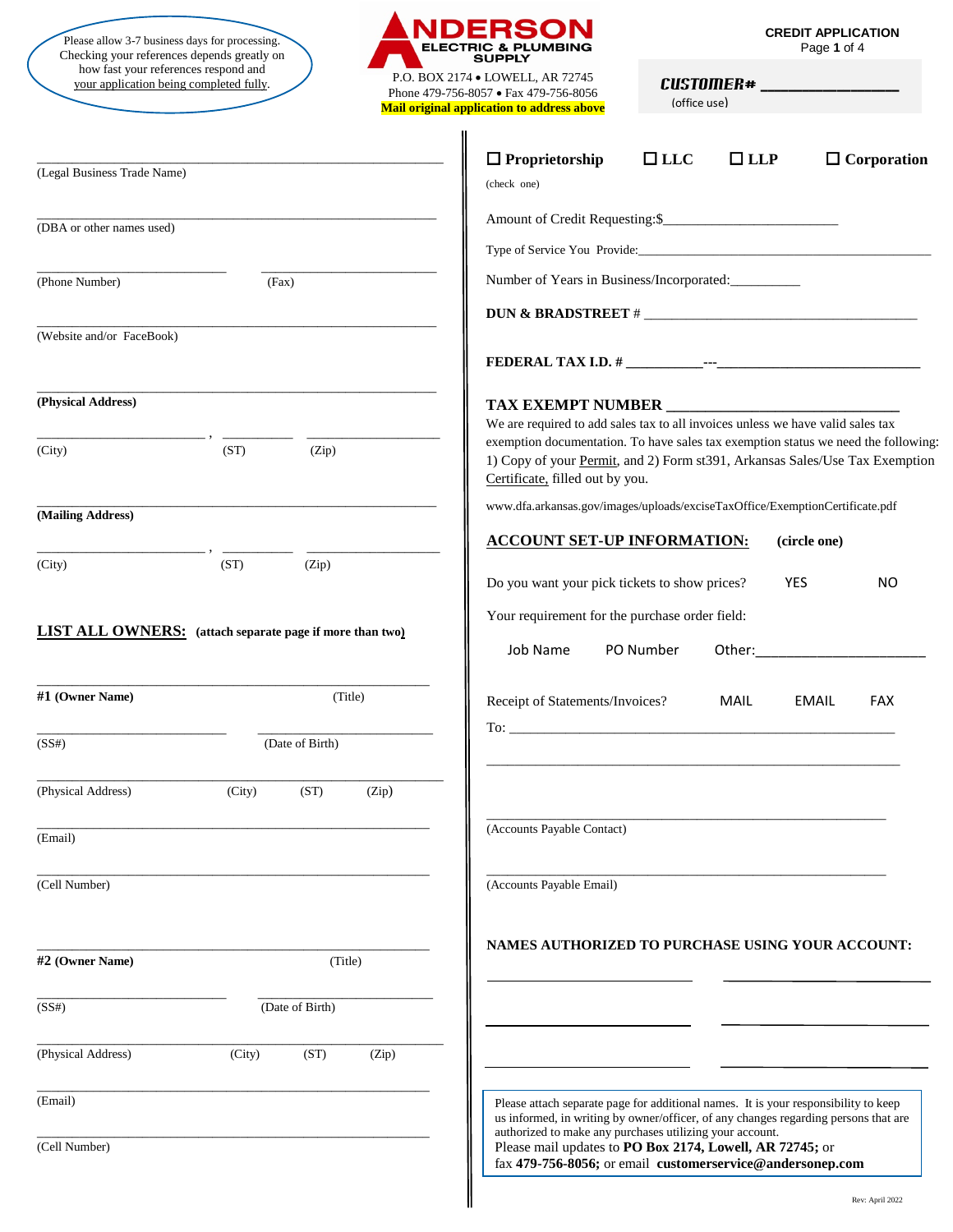## **TRADE REFERENCES:**



| #1 (Name of Company)<br>(Account Number) |      |                                | #3 (Name of Company)<br>(Account Number) |        |                                |  |
|------------------------------------------|------|--------------------------------|------------------------------------------|--------|--------------------------------|--|
|                                          |      |                                |                                          |        |                                |  |
| (City)                                   | (ST) | (Zip)                          | (City)                                   | (ST)   | (Zip)                          |  |
| (Phone)                                  |      | <b>(FAX OR EMAIL REQUIRED)</b> | (Phone)                                  |        | <b>(FAX OR EMAIL REQUIRED)</b> |  |
| #2 (Name of Company)                     |      |                                | #4 (Name of Company)                     |        |                                |  |
| (Account Number)                         |      |                                | (Account Number)                         |        |                                |  |
| (Address)                                |      |                                | (Address)                                |        |                                |  |
| (City)                                   | (ST) | (Zip)                          | (City)                                   | (ST)   | (Zip)                          |  |
| (Phone)                                  |      | <b>(FAX OR EMAIL REQUIRED)</b> | (Phone)                                  |        | <b>(FAX OR EMAIL REQUIRED)</b> |  |
| <u>BANK REFERENCE:</u>                   |      |                                |                                          |        |                                |  |
|                                          |      |                                | (BANK NAME)                              |        |                                |  |
|                                          |      |                                | (Bank Address)                           | (City) | (ST)                           |  |
| $LOAN$ $ACCOUNT$ $#$ $__________$        |      |                                | (Phone)                                  |        | <b>(FAX OR EMAIL REQUIRED)</b> |  |

Terms of sale: All accounts are due and payable in full by the  $10<sup>th</sup>$  day of the month following purchase. Any accounts which become past due will be subject to service charges in the maximum amount allowed by law plus reasonable late charges and cost of collection including attorney fees. Any account which becomes 60 days past due may be turned over to our attorney for collection. I waive notice of default, nonpayment and consent to any modification or renewal of the credit agreement guaranteed, and in the event my account balance is not paid by the due date, the balance will be debited to my credit card. Customer agrees to notify Seller Corporation by certified mail of any change of ownership of the Customer, and further agrees to be liable for all purchases should the undersigned fail to provide such notification. I fully understand and agree to the terms and conditions detailed on page 4, of the credit policy and agree to pay any cost associated with the collection of my account, should such action become necessary.

I HEREBY WARRANT THAT THE INFORMATION IS TRUE AND CORRECT, AND IS FURNISHED FOR THE PURPOSE OF OBTAINING CREDIT. I HEREBY AUTHORIZE THE RELEASE OF ANY AND ALL CREDIT INFORMATION ON MY ACCOUNTS, BOTH BUSINESS AND PERSONAL; INCLUDING AND NOT LIMITED TO, THE BANK, TRADE REFERENCES, AND CREDIT AGENCIES. IF CREDIT IS EXTENDED, I AGREE TO PAY ANY OBLIGATIONS DUE IN ACCORDANCE WITH THE TERMS OF SALE. (all owners must sign)

\_\_\_\_\_\_\_\_\_\_\_\_\_\_\_\_\_\_\_\_\_\_\_\_\_\_\_\_\_\_\_\_\_\_\_\_\_ \_\_\_\_\_\_\_\_\_\_\_\_\_\_\_\_\_\_\_\_\_\_\_\_\_\_\_\_\_\_\_\_\_\_\_\_\_ \_\_\_\_\_\_\_\_\_\_\_\_\_\_\_\_\_\_\_\_\_\_\_

**#1** Signature of Owner Print Name Date

\_\_\_\_\_\_\_\_\_\_\_\_\_\_\_\_\_\_\_\_\_\_\_\_\_\_\_\_\_\_\_\_\_\_\_\_\_ \_\_\_\_\_\_\_\_\_\_\_\_\_\_\_\_\_\_\_\_\_\_\_\_\_\_\_\_\_\_\_\_\_\_\_\_\_ \_\_\_\_\_\_\_\_\_\_\_\_\_\_\_\_\_\_\_\_\_\_\_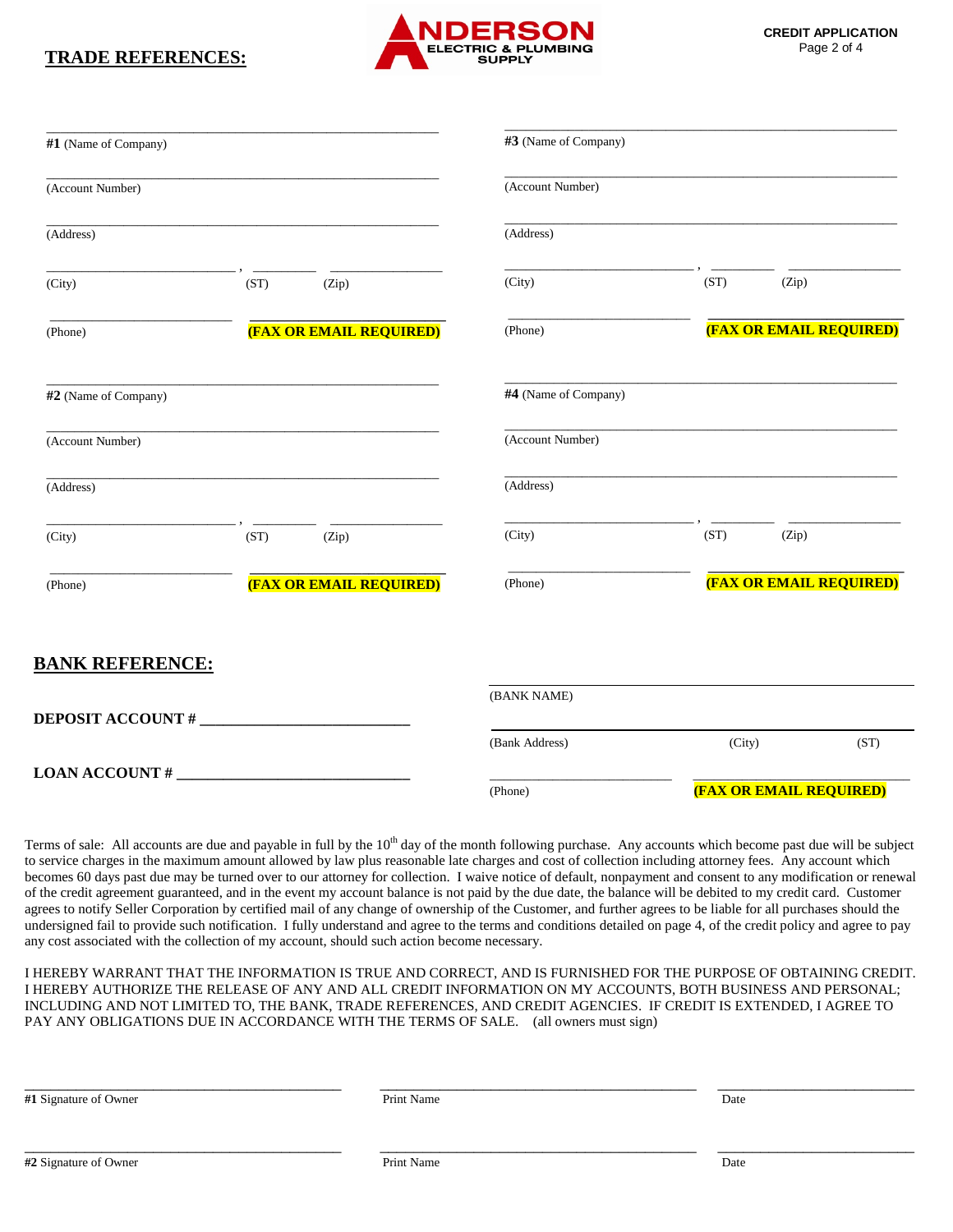

|                                                                                                              | INDIVIDUAL PERSONAL GUARANTY                                                                                                                                                                                                                                                                                                                                                                                                                                                                                                                                                                                                                             |                                    |                                        |         |
|--------------------------------------------------------------------------------------------------------------|----------------------------------------------------------------------------------------------------------------------------------------------------------------------------------------------------------------------------------------------------------------------------------------------------------------------------------------------------------------------------------------------------------------------------------------------------------------------------------------------------------------------------------------------------------------------------------------------------------------------------------------------------------|------------------------------------|----------------------------------------|---------|
| $\left(1\right)$                                                                                             | (all owners must sign)                                                                                                                                                                                                                                                                                                                                                                                                                                                                                                                                                                                                                                   |                                    |                                        |         |
|                                                                                                              |                                                                                                                                                                                                                                                                                                                                                                                                                                                                                                                                                                                                                                                          |                                    |                                        |         |
| (Print name of #1 Guarantor)                                                                                 | (Physical Address of #1 Guarantor)                                                                                                                                                                                                                                                                                                                                                                                                                                                                                                                                                                                                                       |                                    |                                        |         |
|                                                                                                              |                                                                                                                                                                                                                                                                                                                                                                                                                                                                                                                                                                                                                                                          |                                    | $(City)$ ,                             | (State) |
|                                                                                                              | (Company Name)                                                                                                                                                                                                                                                                                                                                                                                                                                                                                                                                                                                                                                           |                                    |                                        |         |
|                                                                                                              | hereinafter referred to as the company of which I am $\frac{1}{(Print\ title\ of\ #1\ Guarantor)}$ hereby personally guarantee to you the                                                                                                                                                                                                                                                                                                                                                                                                                                                                                                                |                                    |                                        |         |
| Signing below acknowledges agreement of these terms:                                                         | the payment at Marks Company, Inc., dba Anderson Electric & Plumbing Supply, in the state of Arkansas any obligation of the company and<br>I agree to pay on demand any sum which may become due to you by the company whenever the company fails to pay the same. It is<br>understood that this guaranty shall be a continuing and irrevocable guaranty and indemnity for such indebtedness of the company. I waive<br>notice of default, nonpayment, and consent to any modification or renewal of the credit agreement guaranteed, and in the event my account<br>balance is not paid by the due date, the balance will be debited to my credit card. |                                    |                                        |         |
|                                                                                                              |                                                                                                                                                                                                                                                                                                                                                                                                                                                                                                                                                                                                                                                          |                                    |                                        |         |
| #1 Signature of Guarantor                                                                                    | Print Name                                                                                                                                                                                                                                                                                                                                                                                                                                                                                                                                                                                                                                               | Title                              |                                        | Date    |
| (2)<br>(Print name of #2 Guarantor)                                                                          | $\frac{1}{\sqrt{1-\frac{1}{\sqrt{1-\frac{1}{\sqrt{1-\frac{1}{\sqrt{1-\frac{1}{\sqrt{1-\frac{1}{\sqrt{1-\frac{1}{\sqrt{1-\frac{1}{\sqrt{1-\frac{1}{\sqrt{1-\frac{1}{\sqrt{1-\frac{1}{\sqrt{1-\frac{1}{\sqrt{1-\frac{1}{\sqrt{1-\frac{1}{\sqrt{1-\frac{1}{\sqrt{1-\frac{1}{\sqrt{1-\frac{1}{\sqrt{1-\frac{1}{\sqrt{1-\frac{1}{\sqrt{1-\frac{1}{\sqrt{1-\frac{1}{\sqrt{1-\frac{1}{\sqrt{1-\frac{1}{\sqrt{1-\frac{1}{\sqrt{1-\frac{1$                                                                                                                                                                                                                        | (Physical Address of #2 Guarantor) | $(City)$ ,                             | (State) |
|                                                                                                              |                                                                                                                                                                                                                                                                                                                                                                                                                                                                                                                                                                                                                                                          |                                    |                                        |         |
|                                                                                                              | for and in consideration of, your extending credit at my request to ____________<br>(Company Name)                                                                                                                                                                                                                                                                                                                                                                                                                                                                                                                                                       |                                    |                                        |         |
|                                                                                                              | (Print title of #2 Guarantor)                                                                                                                                                                                                                                                                                                                                                                                                                                                                                                                                                                                                                            |                                    | hereby personally guarantee to you the |         |
| hereinafter referred to as the company of which I am<br>Signing below acknowledges agreement of these terms: | the payment at Marks Company, Inc., dba Anderson Electric & Plumbing Supply, in the state of Arkansas any obligation of the company and<br>I agree to pay on demand any sum which may become due to you by the company whenever the company fails to pay the same. It is<br>understood that this guaranty shall be a continuing and irrevocable guaranty and indemnity for such indebtedness of the company. I waive<br>notice of default, nonpayment, and consent to any modification or renewal of the credit agreement guaranteed, and in the event my account<br>balance is not paid by the due date, the balance will be debited to my credit card. |                                    |                                        |         |